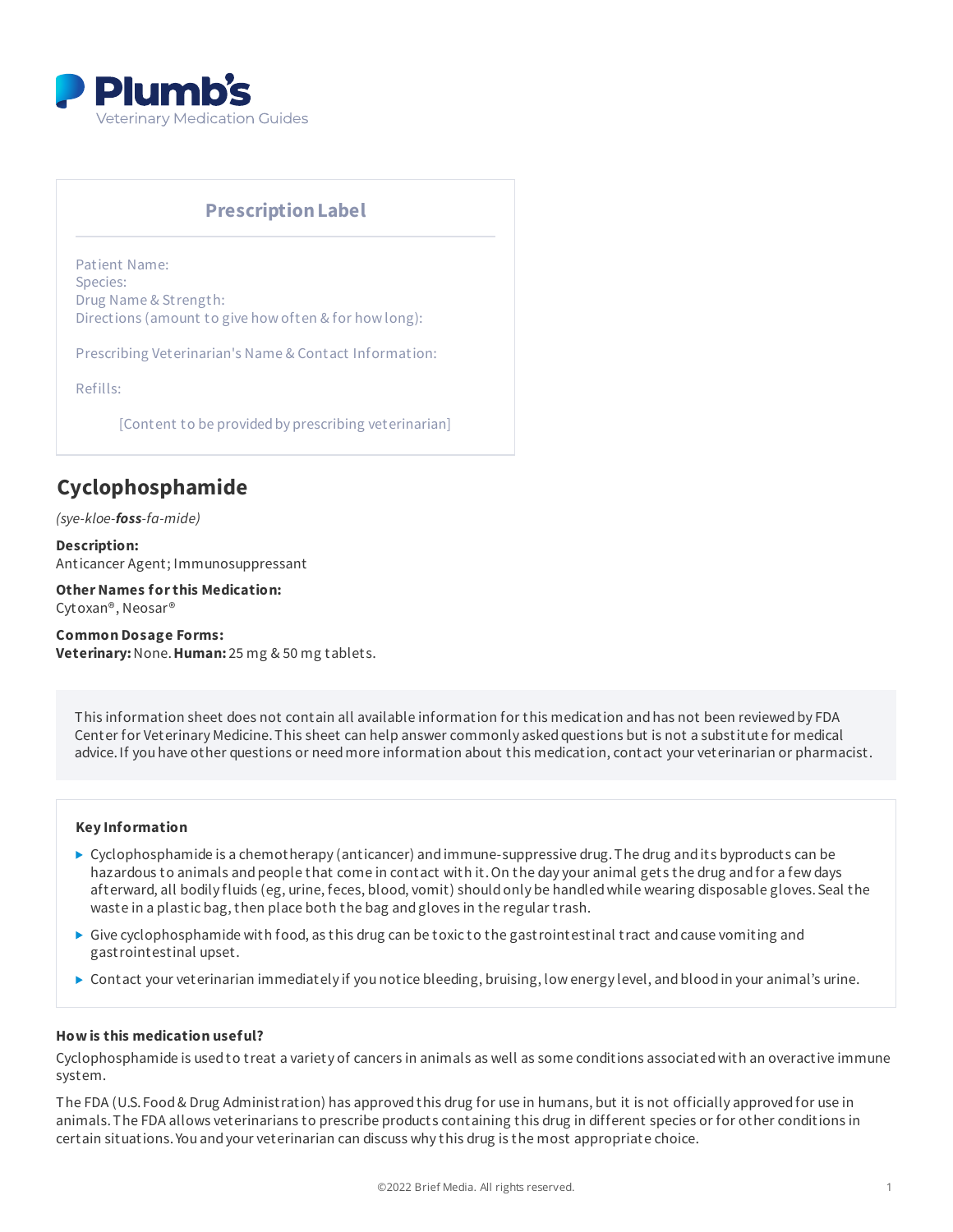# **What should I tell my veterinarian to see if this medication can be safely given?**

Many things might affect how well this drug will work in your animal.Be sure to discuss the following with your veterinarian so together you can make the best treatment decisions.

- ▶ Other drugs can interact with cyclophosphamide, so be sure to tell your veterinarian and pharmacist what medications (including vitamins, supplements, or herbal therapies) you give your animal, including the amount andtime you give each.
- $\blacktriangleright$  Tell your veterinarian about any conditions or diseases your animal may have now or has had in the past.
- If your animal has been treatedfor the same disease or condition in the past, tell your veterinarian about the treatment andhow well it didor didn't work.
- If your animal is pregnant or nursing, talk to your veterinarian about the risks of using this drug.
- $\blacktriangleright$  Tell your veterinarian and pharmacist about any medication side effects (including allergic reactions, lack of appetite, diarrhea, itching, hair loss) your animal has developedin the past.

# How long until I will know if this medication is working, and how long will the effects of this medication last?

This medication takes several days until beneficial effects occur. Full effects of this medication may not be evident for several weeks.However, side effects (eg, upset stomach or sleepiness) may occur right away.Improvement of clinical signs will be gradual over the time that it takes the medication to reach its full efficacy.The effects of this medication are moderate in duration, meaning they may last for a few days, although the benefits may be prolongedif your animal has decreasedkidney and/or liver function.

#### **When should this medication not be used or be used very carefully?**

No drug is 100% safe in all patients, but your veterinarian will discuss with you any specific concerns about using this drug in your animal.

This drug **SHOULD NOT** be usedin patients that:

- $\blacktriangleright$  Have had an allergic reaction to cyclophosphamide.
- $\blacktriangleright$  Have impaired bone marrow function
- $\blacktriangleright$  Have an infection.

This drug shouldbe used**WITH CAUTION** in patients that:

- ▶ Are susceptible to infections (eg, because of hyperadrenocorticism, diabetes mellitus, advanced age, chronic disease).
- $\blacktriangleright$  Have liver, kidney, or urinary bladder problems.

If your animal has any of these conditions, talk to your veterinarian about the potential risks versus benefits.

# **What are the side effects of this medication?**

Side effects with cyclophosphamide may come on slowly andtendto be most severe about 1-2 weeks after the drug is started.

#### *Common but not serious side effects include:*

▶ Dogs: Loss of fur. Many dogs receiving chemotherapy will have minor hair coat changes (eg, shagginess, loss of luster). Breeds with continuously growing hair coats (eg, poodles, terriers, Afghan hounds, or oldEnglish sheepdogs) are more likely to experience significant hair loss.

#### *Side effects that may be serious orindicate a serious problem:*

- Low energy level.
- ▶ Lack of an appetite.
- Bleeding or bruising.
- ▶ Vomiting or diarrhea.
- Blood in the vomit (looks like coffee grounds) or diarrhea (ie, black, tarry stool).
- $\triangleright$  Difficulty breathing.
- $\triangleright$  Agitation (anxious, nervous, upset, unable to relax), facial or eye twitching, or seizures (rare).
- $\triangleright$  Bladder damage (hemorrhagic cystitis). As many as one-third of dogs (rare in cats) receiving cyclophosphamide will have damage to the bladder that causes bloodin the urine. Your veterinarian may give your dog a diuretic (water pill) to decrease the likelihood of this adverse effect. Your veterinarian may also recommendthat you take your dog out more often to encourage urination to prevent this effect.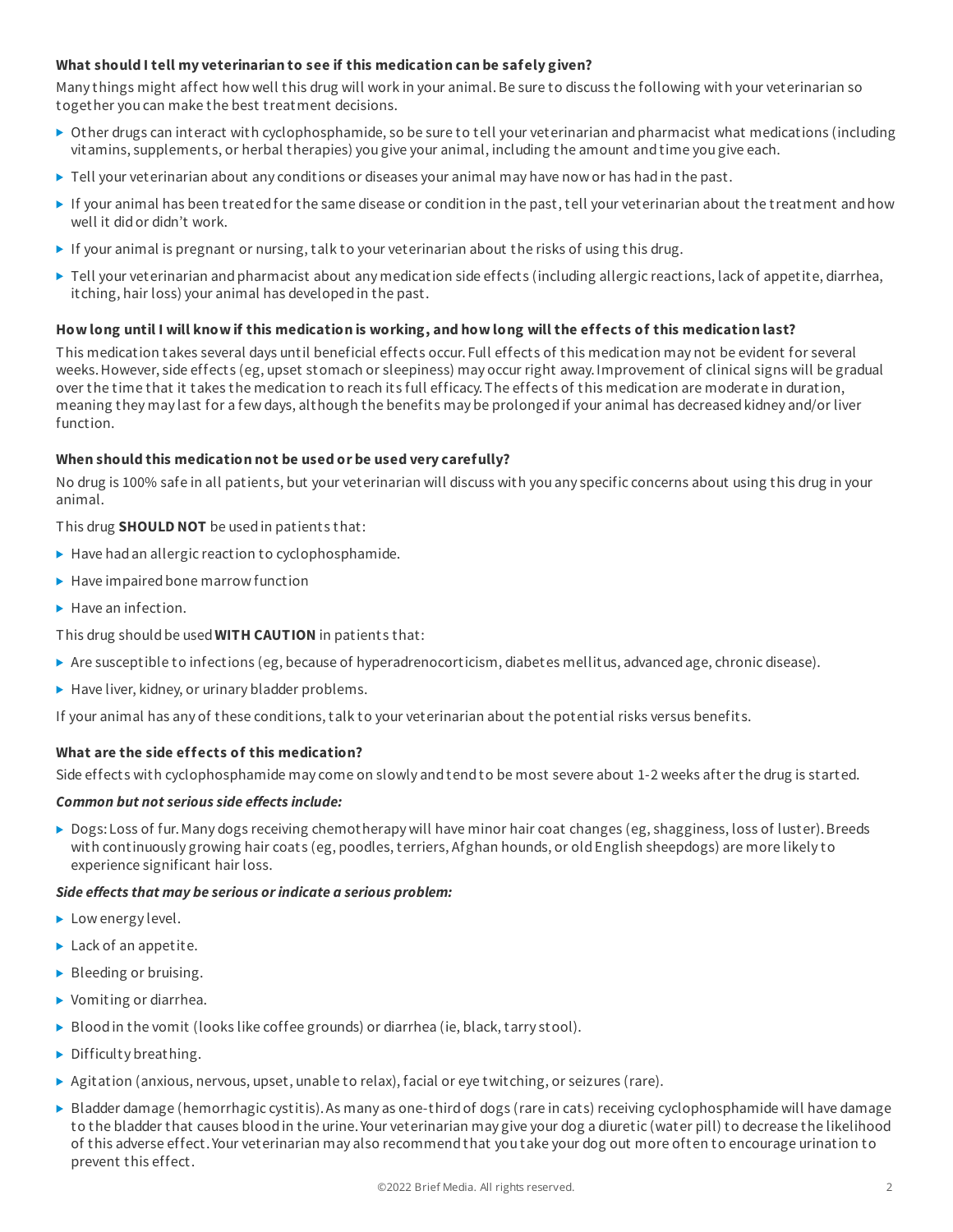Contact your veterinarian immediately if you see any of these signs, as they may indicate an infection developing due to the drug suppressing the bone marrow andimmune system.

# **If my animal gets too much of this medication (an overdose), what should I do?**

Cyclophosphamide overdoses, not matter how small, can be fatal and should be considered an emergency. If you witness or suspect an overdose, contact your veterinarian or an emergency veterinary clinic immediately.Additional advice can be obtainedfrom one of the animal poison control centers that are open 24 hours a day including:**Pet Poison HELPLINE** (855-764-7661) and**ASPCA Animal Poison Control Center**(888-426-4435); a consultation fee is chargedfor these services.

# **How should this medication be given?**

For this medication to work, give it exactly as your veterinarian has prescribed.It's a goodidea to always check the prescription label to be sure you are giving the drug correctly.

- Always wear gloves when giving this medication.
- Give cyclophosphamide with food.
- $\blacktriangleright$  Manufacturers of cyclophosphamide tablets generally recommend that the tablets not be split. However, your veterinarian may recommendsplitting to obtain the safest andmost effective dose for your animal.
- $\triangleright$  Compounded liquid forms of this medication must be measured carefully. Your veterinarian or pharmacist can help by providing special measuring spoons or syringes.
- If you have difficulty getting your animal to take the medicine, contact your veterinarian or pharmacist for tips to help dosing and reducing the stress of medication time.
- ▶ This medication can be given for various lengths of time. Be sure you understand how long your veterinarian wants you to continue giving this medication. Prescription refills may be necessary before the therapy will be complete. Before stopping this medication, talk to your veterinarian, as there may be important reasons to continue its use.

#### **What should I do if I miss giving a dose of this medication?**

This drug must be dosedvery carefully.Contact your veterinarian for further instructions if you miss a dose.

#### **How should I store this medication?**

- Store this medication in the original prescription bottle or an approved dosage reminder container (ie, pill minder) at room temperature, protectedfrom light.
- If your veterinarian or pharmacist has made (compounded) a special formulation for your animal, it shouldbe storedin the refrigerator andprotectedfrom light.If accidentally left outside of the refrigerator, the liquids can tolerate temperatures up to 77°F up to 24 hours.
- $\blacktriangleright$  Keep away from children and other animals.

# **Can handling this medication be hazardous to me, my family, or other animals?**

- $\triangleright$  Cyclophosphamide can cause serious adverse effects in people or animals that are exposed to it. Wear disposable gloves when handling this medication.Do not reuse gloves.Once used, gloves or bags must be thrown out in the trash.Do not allow the drug to come into contact with your skin, eyes, or mouth.
- $\triangleright$  Cyclophosphamide can be found in any of the treated animal's secretions, including, saliva, vomit, urine, and feces. Wear gloves when cleaning the cat litter box or picking up dog droppings andwhen cleaning up urine or vomit.Do not let treatedanimals lick human skin. If skin exposure occurs, the area should be washed thoroughly with soap and water.
- ▶ Pregnant women **SHOULD NOT** handle this drug.

#### **How should I dispose of this medication if I don't use it all?**

- ▶ Do not flush this medication down the toilet or wash it down the sink. If a community drug "take-back" program is available, use this option.If there is no take-back program, mix the drug with coffee grounds or cat litter (to make it undesirable to children andanimals andunrecognizable to people who might go through your trash), place the mixture in a sealable plastic bag to keep it from leaking out, andthrow the bag out with the regular trash.
- Do not save leftover medication for future use or give it to others to use.

#### **What otherinformation is important forthis medication?**

▶ Your veterinarian will need to perform follow up examinations and blood tests on your animal after it receives this medication. Do not miss these important follow-up visits.